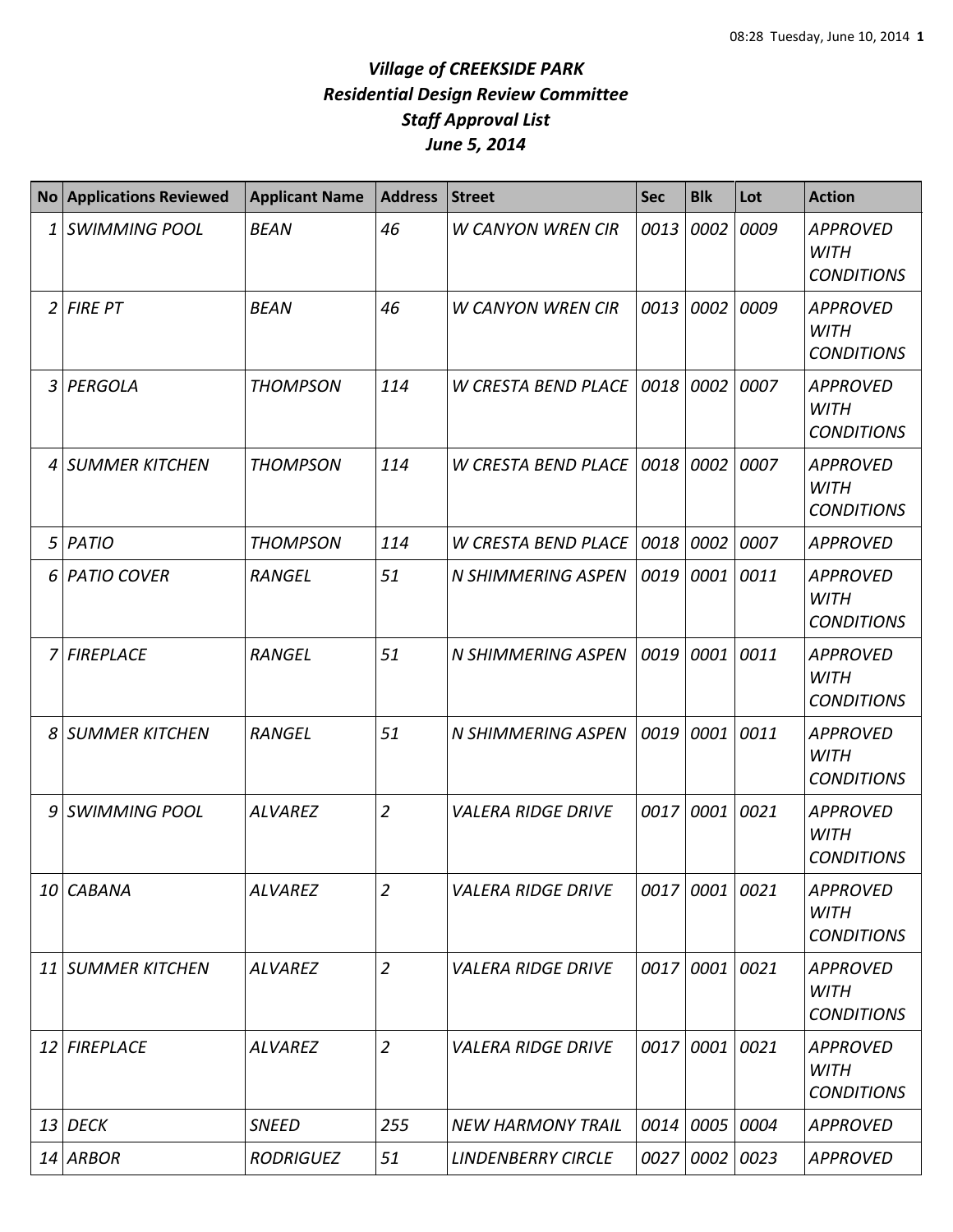| <b>No</b> | <b>Applications Reviewed</b> | <b>Applicant Name</b>               | <b>Address</b> | <b>Street</b>             | <b>Sec</b> | <b>Blk</b>     | Lot       | <b>Action</b>                                       |
|-----------|------------------------------|-------------------------------------|----------------|---------------------------|------------|----------------|-----------|-----------------------------------------------------|
| 15        | PATIO                        | <b>RODRIGUEZ</b>                    | 51             | <b>LINDENBERRY CIRCLE</b> | 0027       | 0002           | 0023      | <b>APPROVED</b>                                     |
| 16        | <b>TREE REMOVAL</b>          | <b>RODRIGUEZ</b>                    | 51             | <b>LINDENBERRY CIRCLE</b> | 0027       | 0002           | 0023      | <b>APPROVED</b>                                     |
| 17        | <b>SWIMMING POOL</b>         | <b>JUPP</b>                         | 6              | <b>LAKE REVERIE PLACE</b> | 0017       | 0001           | 0002      | <b>APPROVED</b><br><b>WITH</b><br><b>CONDITIONS</b> |
| 18        | <b>FIRE PIT</b>              | <b>JUPP</b>                         | 6              | <b>LAKE REVERIE PLACE</b> | 0017       | 0001           | 0002      | <b>APPROVED</b><br><b>WITH</b><br><b>CONDITIONS</b> |
| 19        | <b>PLAY STRUCTURE</b>        | <b>BESSEY</b>                       | 10             | E WOLF CABIN CIRCLE       | 0014       | 0005           | 0008      | <b>APPROVED</b>                                     |
| 20        | <b>TREE REMOVAL</b>          | <b>LUCAS</b>                        | 47             | <b>W WOLF CABIN CIR</b>   | 0014       |                | 0006 0008 | <b>APPROVED</b><br><b>WITH</b><br><b>CONDITIONS</b> |
| 21        | <b>SWIMMING POOL</b>         | RAMIREZ                             | 59             | S VICTORIANA CIRCLE       | 0007       | 0001           | 0015      | <b>APPROVED</b><br><b>WITH</b><br><b>CONDITIONS</b> |
| 22        | <b>SWIMMING POOL</b>         | <b>ZESATI</b><br><b>HOUSING LLC</b> | 39             | <b>SPINCASTER DRIVE</b>   | 0030       | 0001           | 0037      | <b>APPROVED</b><br><b>WITH</b><br><b>CONDITIONS</b> |
| 23        | <b>SWIMMING POOL</b>         | <b>ROJAS</b>                        | 30             | <b>FURY RANCH PLACE</b>   | 0024       | 0001           | 0050      | <b>APPROVED</b><br><b>WITH</b><br><b>CONDITIONS</b> |
| 24        | PERGOLA                      | <b>FLORES</b>                       | 27             | <b>SPINCASTER DRIVE</b>   | 0030       | 0001           | 0034      | <b>APPROVED</b><br><b>WITH</b><br><b>CONDITIONS</b> |
|           | 25 SUMMER KITCHEN            | <b>FLORES</b>                       | 27             | SPINCASTER DRIVE          |            | 0030 0001 0034 |           | <b>APPROVED</b><br>WITH<br><b>CONDITIONS</b>        |
| 26        | SWIMMING POOL                | <b>MIXON</b>                        | 15             | <b>TIOGA PLACE</b>        | 0007       | 0002 0004      |           | <b>APPROVED</b><br><b>WITH</b><br><b>CONDITIONS</b> |
| 27        | <b>SUMMER KITCHEN</b>        | <b>MIXON</b>                        | 15             | <b>TIOGA PLACE</b>        | 0007       | 0002 0004      |           | <b>APPROVED</b><br>WITH<br><b>CONDITIONS</b>        |
|           | 28 FENCE STAIN               | <b>CAROSIO</b>                      | 38             | <b>MOHAWK PATH TRAIL</b>  |            | 0006 0002 0002 |           | <b>APPROVED</b>                                     |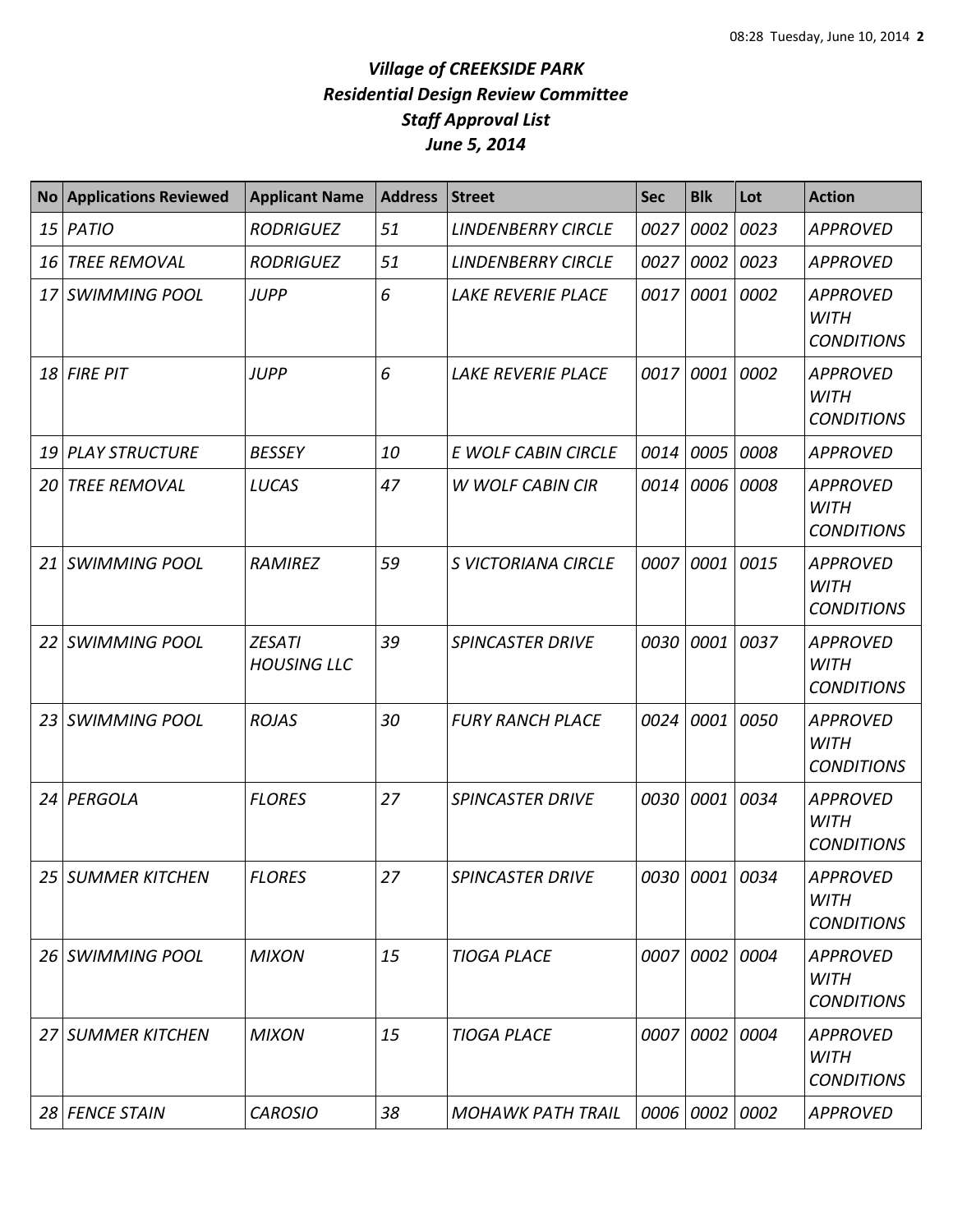| <b>No</b> | <b>Applications Reviewed</b> | <b>Applicant Name</b> | <b>Address</b> | <b>Street</b>               | <b>Sec</b> | <b>Blk</b> | Lot  | <b>Action</b>                                       |
|-----------|------------------------------|-----------------------|----------------|-----------------------------|------------|------------|------|-----------------------------------------------------|
|           | 29 SWIMMING POOL             | <b>ISENBERG</b>       | 118            | <b>LINDENBERRY CIRCLE</b>   | 0027       | 0001       | 0042 | <b>APPROVED</b><br><b>WITH</b><br><b>CONDITIONS</b> |
|           | <b>30 SUMMER KITCHEN</b>     | <b>PEARSON</b>        | 78             | <b>S ROCKY POINT CIRCLE</b> | 0005       | 0001       | 0038 | <b>APPROVED</b><br><b>WITH</b><br><b>CONDITIONS</b> |
|           | 31 PATIO                     | <b>PEARSON</b>        | 78             | <b>S ROCKY POINT CIRCLE</b> | 0005       | 0001       | 0038 | <b>APPROVED</b>                                     |
|           | 32 FIRE PIT                  | <b>BIVENS</b>         | $\overline{7}$ | <b>BUTTERNUT GROVE PL</b>   | 0004       | 0001       | 0011 | <b>APPROVED</b>                                     |
|           | 33 SWIMMING POOL             | <b>SIMPSON</b>        | $\overline{2}$ | <b>GREAT OWL COURT</b>      | 0031       | 0001 0023  |      | <b>APPROVED</b><br><b>WITH</b><br><b>CONDITIONS</b> |
|           | 34 FIRE PIT                  | <b>SIMPSON</b>        | $\overline{2}$ | <b>GREAT OWL COURT</b>      | 0031       | 0001       | 0023 | <b>APPROVED</b><br><b>WITH</b><br><b>CONDITIONS</b> |
|           | 35 SUMMER KITCHEN            | <b>HAWKINS</b>        | 10             | <b>FREESTONE STREAM PL</b>  | 0015       | 0005       | 0011 | <b>APPROVED</b><br><b>WITH</b><br><b>CONDITIONS</b> |
|           | 36 PLAY STRUCTURE            | <b>NALLEY</b>         | 27             | <b>MARISCAL PLACE</b>       | 0010       | 0001       | 0008 | <b>APPROVED</b><br><b>WITH</b><br><b>CONDITIONS</b> |
| 37        | <b>GENERATOR</b>             | <b>HARRIS</b>         | 51             | E CRYSTAL CANYON CIR        | 0001       | 0001       | 0046 | <b>APPROVED</b><br><b>WITH</b><br><b>CONDITIONS</b> |
|           | 38 PERGOLA                   | <b>HIDALGO</b>        | 10             | <b>RANCHERS TRAIL</b>       | 0024       | 0001       | 0031 | <b>APPROVED</b><br><b>WITH</b><br><b>CONDITIONS</b> |
|           | 39 SUMMER KITCHEN            | <b>HIDALGO</b>        | 10             | <b>RANCHERS TRAIL</b>       | 0024       | 0001 0031  |      | <b>APPROVED</b><br>WITH<br><b>CONDITIONS</b>        |
|           | 40 COLOR CHANGE              | <b>USNER</b>          | 22             | <b>N FREEMONT RIDGE</b>     | 0023       | 0001       | 0019 | <b>APPROVED</b>                                     |
|           | 41 POOL BATH                 | <b>ACOSTA</b>         | 30             | <b>GARDEN PATH PLACE</b>    | 0009       | 0001 0010  |      | <b>APPROVED</b><br>WITH<br><b>CONDITIONS</b>        |
| 42        | <b>WALKWAY</b>               | ESCAMILLA             | 98             | <b>SPINCASTER DRIVE</b>     | 0017       | 0001 0004  |      | <b>APPROVED</b>                                     |
|           | 43 PATIO                     | ESCAMILLA             | 98             | <b>SPINCASTER DRIVE</b>     | 0017       | 0001       | 0004 | <b>APPROVED</b>                                     |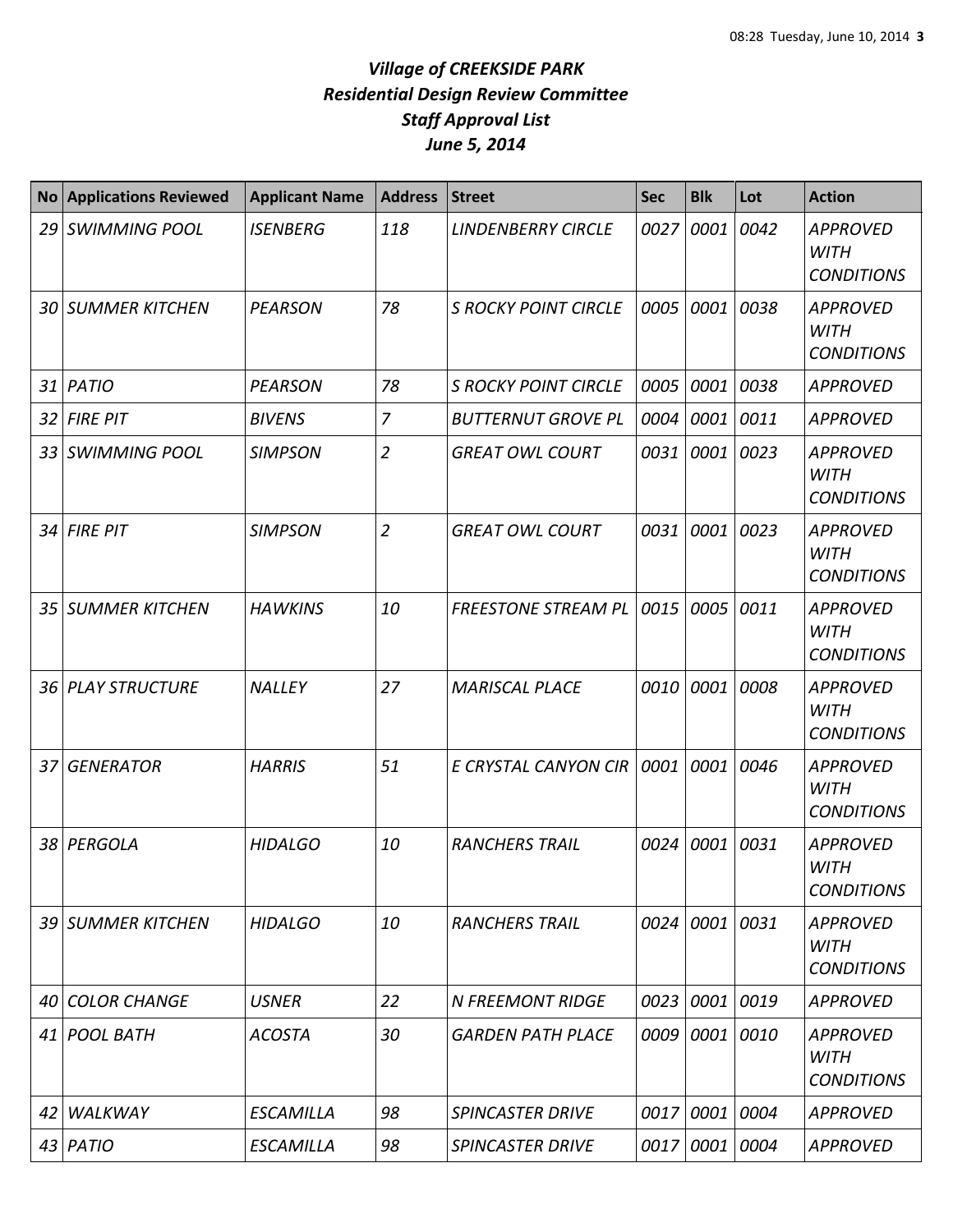| <b>No</b> | <b>Applications Reviewed</b> | <b>Applicant Name</b> | <b>Address</b> | <b>Street</b>             | <b>Sec</b> | <b>Blk</b>     | Lot  | <b>Action</b>                                       |
|-----------|------------------------------|-----------------------|----------------|---------------------------|------------|----------------|------|-----------------------------------------------------|
|           | 44 DRIVEWAY                  | <b>ESCAMILLA</b>      | 98             | <b>SPINCASTER DRIVE</b>   | 0017       | 0001           | 0004 | <b>APPROVED</b><br><b>WITH</b><br><b>CONDITIONS</b> |
|           | 45 PLAY STRUCTURE            | <b>GROSSGART</b>      | $\overline{2}$ | <b>PANAMINT COURT</b>     | 0022       | 0001           | 0013 | <b>APPROVED</b>                                     |
|           | 46 PERGOLA                   | <b>MOSS</b>           | 34             | <b>LAKE REVERIE PLACE</b> | 0017       | 0001           | 0009 | <b>APPROVED</b>                                     |
|           | 47 SWIMMING POOL             | <b>CHEDRAUI</b>       | 10             | <b>SOLEBROOK PATH PL</b>  | 0014       | 0001           | 0017 | <b>APPROVED</b><br><b>WITH</b><br><b>CONDITIONS</b> |
|           | 48 PERGOLA                   | <b>CHEDRAUI</b>       | 10             | <b>SOLEBROOK PATH PL</b>  | 0014       | 0001           | 0017 | <b>APPROVED</b><br><b>WITH</b><br><b>CONDITIONS</b> |
|           | 49 PLAY STRUCTURE            | <b>WROBLEWSKI</b>     | 51             | <b>E ARBOR CAMP CIR</b>   | 0004       | 0001           | 0045 | <b>APPROVED</b>                                     |
|           | 50 SWIMMING POOL             | <b>SANTOSO</b>        | 30             | <b>PINTUCK PLACE</b>      | 0012       | 0001           | 0057 | <b>APPROVED</b><br><b>WITH</b><br><b>CONDITIONS</b> |
|           | 51 FENCE STAIN               | <b>SWENSON</b>        | 87             | <b>WOOD DRAKE PLACE</b>   | 0004       | 0002           | 0005 | <b>APPROVED</b>                                     |
|           | 52 SWIMMING POOL             | <b>SHAFI</b>          | $\overline{7}$ | <b>PANAMINT COURT</b>     | 0022       | 0001           | 0009 | <b>APPROVED</b><br><b>WITH</b><br><b>CONDITIONS</b> |
|           | 53 PERGOLA                   | <b>SHAFI</b>          | $\overline{7}$ | <b>PANAMINT COURT</b>     |            | 0022 0001      | 0009 | <b>APPROVED</b><br><b>WITH</b><br><b>CONDITIONS</b> |
|           | 54 SUMMER KITCHEN            | <b>SHAFI</b>          | $\overline{7}$ | <b>PANAMINT COURT</b>     | 0022       | 0001           | 0009 | <b>APPROVED</b><br><b>WITH</b><br><b>CONDITIONS</b> |
|           | 55 FIRE PIT                  | <b>SHAFI</b>          | $\overline{7}$ | <b>PANAMINT COURT</b>     |            | 0022 0001 0009 |      | <b>APPROVED</b><br><b>WITH</b><br><b>CONDITIONS</b> |
|           | 56 SWIMMING POOL             | <b>ORDONEZ</b>        | 78             | <b>LAKE VOYAGEUR DR</b>   |            | 0018 0001 0051 |      | <b>APPROVED</b><br>WITH<br><b>CONDITIONS</b>        |
|           | 57 PLAY STRUCTURE            | <b>GRIGSBY</b>        | 22             | <b>SHALLOWFORD PLACE</b>  |            | 0011 0001 0022 |      | <b>APPROVED</b>                                     |
|           | 58 SWIMMING POOL             | <b>GLASS</b>          | 43             | <b>STAR IRIS PLACE</b>    |            | 0014 0002 0007 |      | <b>APPROVED</b><br>WITH<br><b>CONDITIONS</b>        |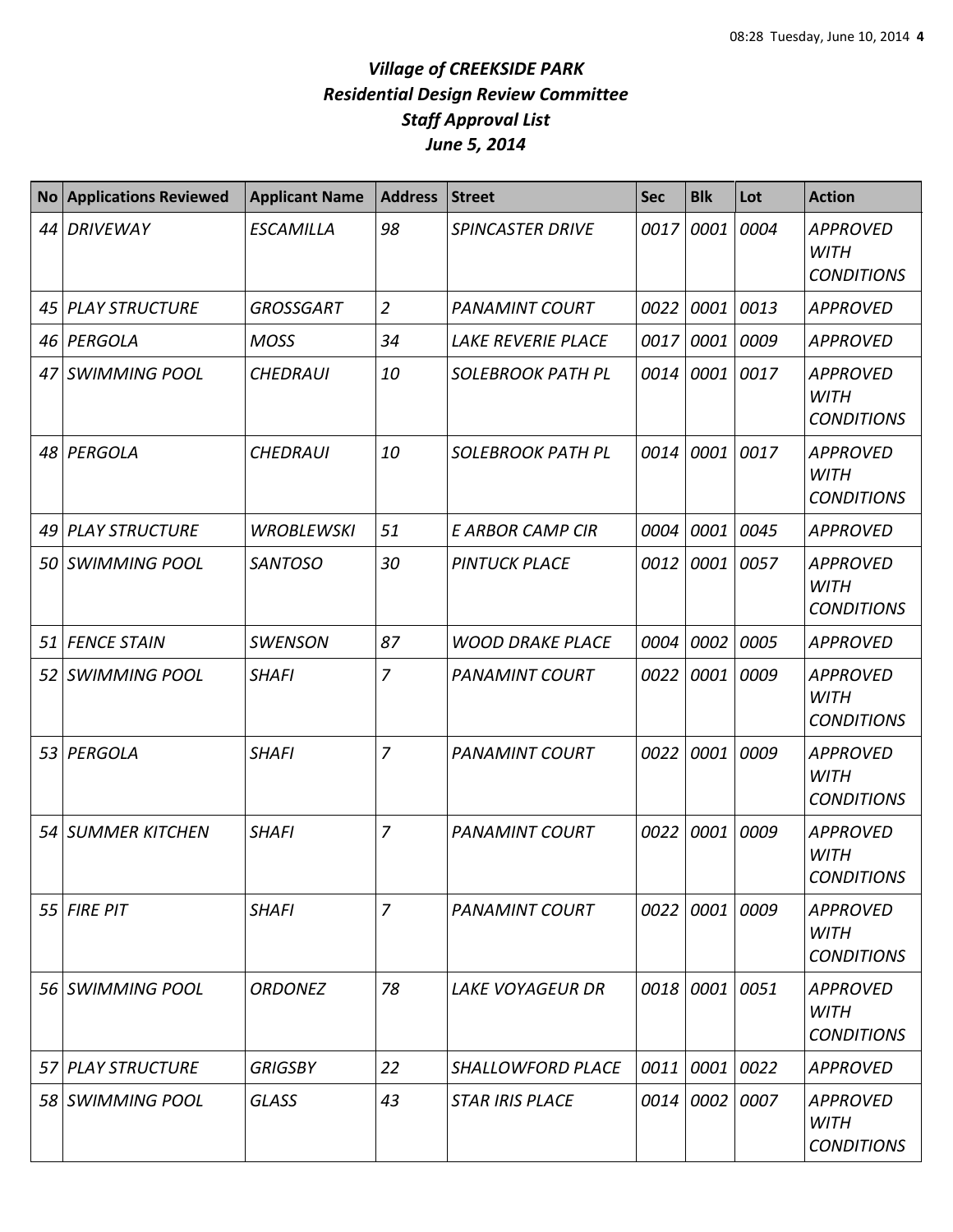| <b>No</b> | <b>Applications Reviewed</b> | <b>Applicant Name</b> | <b>Address</b> | <b>Street</b>                      | <b>Sec</b> | <b>Blk</b> | Lot       | <b>Action</b>                                       |
|-----------|------------------------------|-----------------------|----------------|------------------------------------|------------|------------|-----------|-----------------------------------------------------|
| 59        | <b>GENERATOR</b>             | <b>HOLLAND</b>        | 18             | <b>PONDERA POINT DRIVE</b>         | 0013       | 0002       | 0001      | <b>APPROVED</b><br><b>WITH</b><br><b>CONDITIONS</b> |
| 60        | <b>PLAY STRUCTURE</b>        | <b>MCLENDON</b>       | 55             | E CRYSTAL CANYON CIR               | 0001       | 0001       | 0047      | <b>APPROVED</b>                                     |
| 61        | <b>SWIMMING POOL</b>         | <b>DACUNHA</b>        | 71             | N WHISTLING SWAN PL                | 0021       |            | 0002 0018 | <b>APPROVED</b><br><b>WITH</b><br><b>CONDITIONS</b> |
| 62        | <b>SWIMMING POOL</b>         | <b>ROJAS</b>          | $\overline{2}$ | <b>S SWANWICK PLACE</b>            | 0003       | 0002       | 0012      | <b>APPROVED</b><br><b>WITH</b><br><b>CONDITIONS</b> |
| 63        | PERGOLA                      | <b>ROJAS</b>          | $\overline{2}$ | <b>S SWANWICK PLACE</b>            | 0003       | 0002       | 0012      | <b>APPROVED</b><br><b>WITH</b><br><b>CONDITIONS</b> |
| 64        | <b>SUMMER KITCHEN</b>        | <b>ROJAS</b>          | $\overline{2}$ | <b>S SWANWICK PLACE</b>            | 0003       | 0002       | 0012      | <b>APPROVED</b><br><b>WITH</b><br><b>CONDITIONS</b> |
| 65        | <b>PLAY STRUCTURE</b>        | <b>KERR</b>           | 6732           | <b>LAKE PALOMA TRAIL</b>           | 0010       | 0001 0001  |           | <b>APPROVED</b>                                     |
| 66        | <b>SUMMER KITCHEN</b>        | <b>KERR</b>           | 6732           | LAKE PALOMA TRAIL                  | 0010       | 0001       | 0001      | <b>APPROVED</b><br><b>WITH</b><br><b>CONDITIONS</b> |
| 67        | <b>PLAY STRUCTURE</b>        | <b>TORRE</b>          | 86             | <b>DEER PLAIN DRIVE</b>            | 0024       | 0001       | 0010      | <b>APPROVED</b>                                     |
| 68        | <b>PATIO</b>                 | <b>PERKINS</b>        | 123            | <b>S ROCKY POINT CIRCLE</b>        | 0005       | 0002       | 0012      | <b>APPROVED</b>                                     |
| 69        | PATIO                        | <b>IRVINE</b>         | 35             | <b>WOODGLADE WAY</b>               | 0017       | 0001       | 0033      | <b>APPROVED</b>                                     |
| 70 I      | <b>SWIMMING POOL</b>         | <b>HOLLAND</b>        | 18             | PONDERA POINT DRIVE                | 0013       | 0002 0001  |           | <b>APPROVED</b><br><b>WITH</b><br><b>CONDITIONS</b> |
|           | $71$ FIRE PIT                | <b>HOLLAND</b>        | 18             | PONDERA POINT DRIVE 0013 0002 0001 |            |            |           | <b>APPROVED</b><br><b>WITH</b><br><b>CONDITIONS</b> |
| 72 I      | <b>PATIO COVER</b>           | <b>CLEGG</b>          | $\overline{2}$ | <b>CELESTE COURT</b>               | 0003       | 0002 0005  |           | <b>APPROVED</b><br><b>WITH</b><br><b>CONDITIONS</b> |
| 73        | <b>FIREPLACE</b>             | <b>CLEGG</b>          | $\overline{2}$ | <b>CELESTE COURT</b>               | 0003       | 0002 0005  |           | <b>APPROVED</b><br>WITH<br><b>CONDITIONS</b>        |